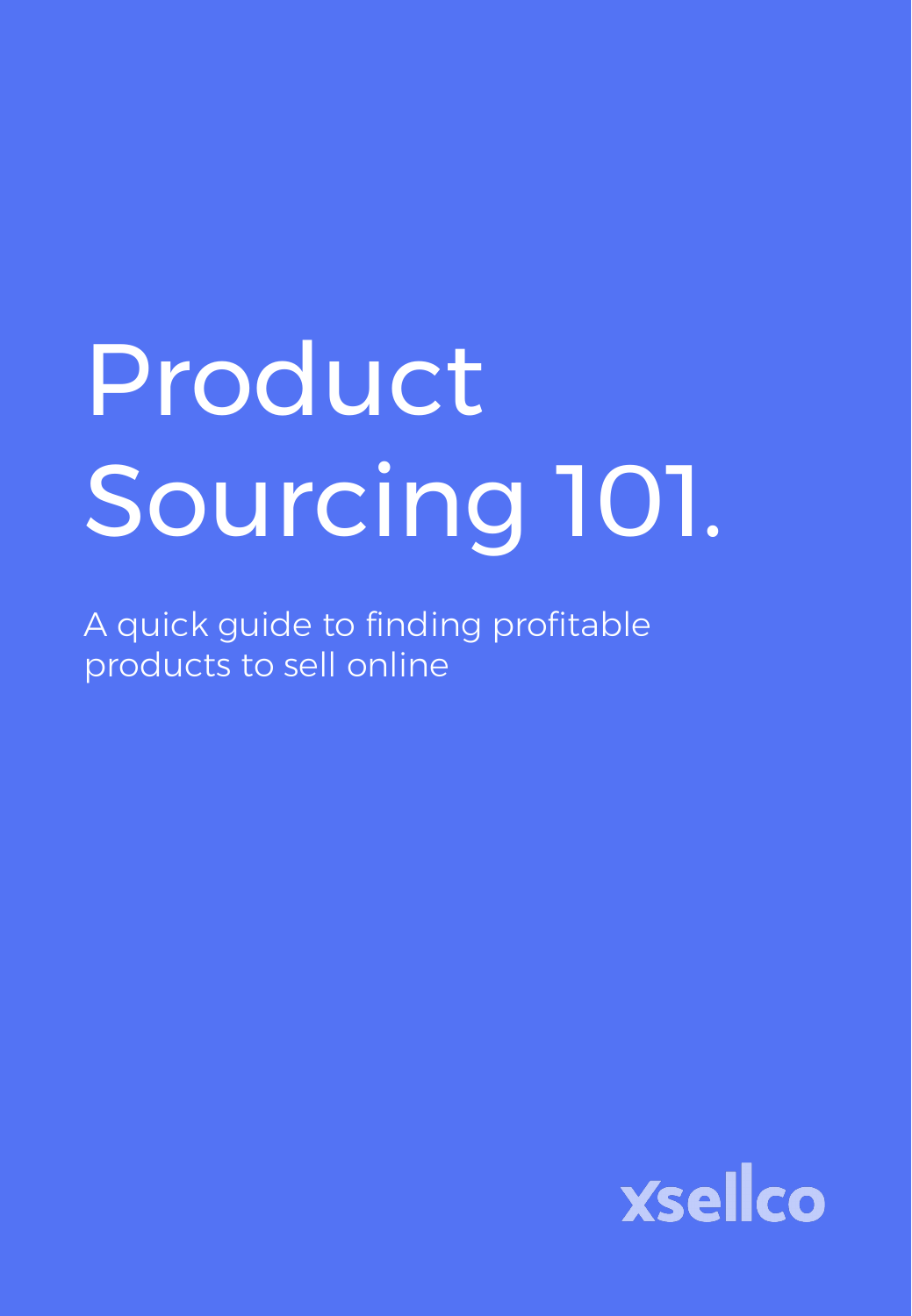### **Ysellco**

# **INTRODUCTION**

There's never been a better time to be an online seller. Global e-commerce sales are projected to top \$4 trillion in 2020, according to eMarketer—that's almost double the estimates for 2017.

e<br>
a<br>
2<br>
N<br>
r<br>
F<br>
c<br>
v<br>
v No matter what channel your business started out selling on, a multichannel strategy is key to capitalize on today's global e-commerce growth. After all, the more places you sell, the more buyers you reach. But it's not enough to simply be present on multiple platforms—your products need to resonate with consumers, too. That's why smart product research and sourcing will be critical to your future success.

Not sure where to start? Don't worry, you aren't alone. xSellco and Jungle Scout have teamed up to bring you a master guide full of useful tips for finding, validating and sourcing products for any online marketplace.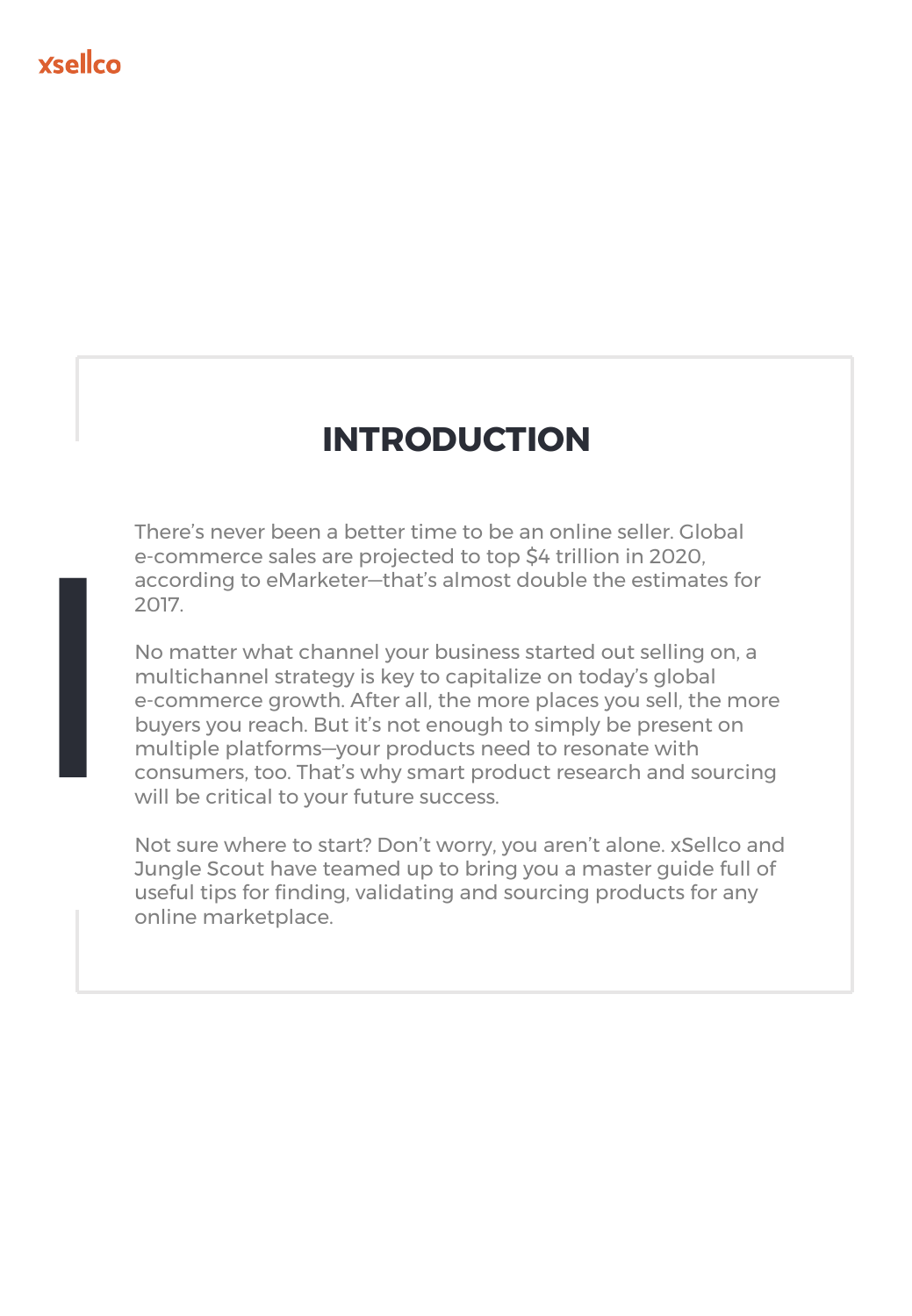# **WHERE TO FIND TRENDING PRODUCTS**

Looking to expand your offering but stuck for ideas? The internet is bursting at the seams with potential products that are ripe for the picking. Casually clicking around will only get you so far, so Jungle Scout CEO Greg Mercer has rounded up a list of his favorite places to find inspiration.

Reddit Alibaba **Flippa** Alltop Amazon eBay

# **REFINE YOUR SELECTION**

Before you dive headfirst into your product research, consider the following criteria that can help narrow down your options.

### **Is it shippable?**

No matter what e-commerce channels you sell on, you're going to need to ship your product as safely and as inexpensively as possible. Greg looks for products that are durable, not oversized and unlikely to break.

### **Is it sourceable?**

Your products will need to be manufactured or purchased wholesale, so you need to be able to find similar items on a website like Alibaba as a starting point.

### **Is it seasonal?**

Greg keeps an eye out for items that may have high seasonality to figure out whether it makes good business sense to sell products that do not have year-round sales.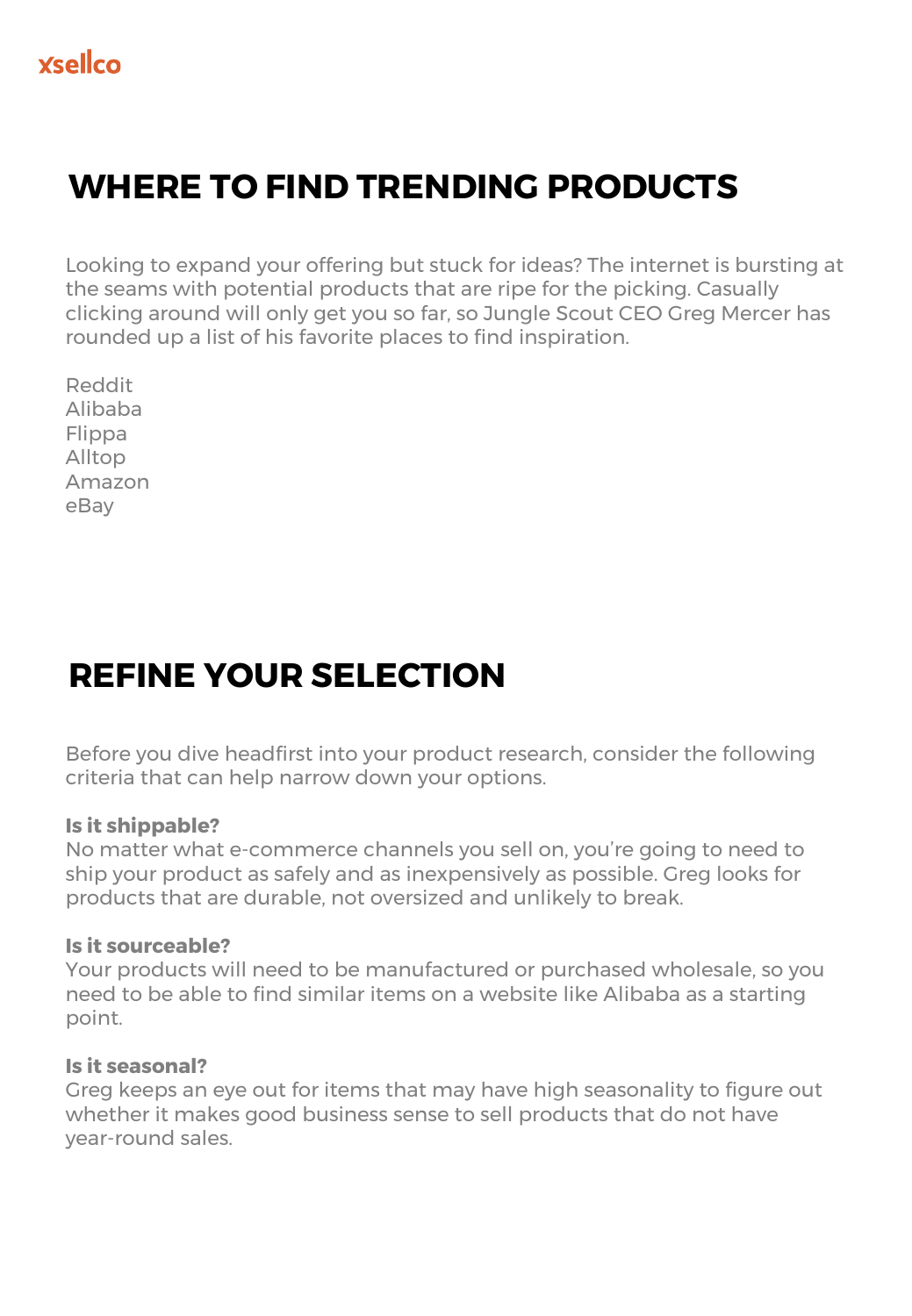# **VALIDATE YOUR IDEA**

### BEFORE YOU WASTE TIME AND MONEY!

More than 30,000 consumer products launch every year and, according to Harvard Business School, 80 percent of them fail. In order to reduce the risk of investing in the wrong product, it's essential to dig deep into data to validate which ideas hold true potential.

### 1. Revisit your criteria

You will need to figure out how well products are selling and whether there is enough demand, as well as enough room in the market, to enter as a new seller. Some useful questions to ask:

- Is there sufficient demand?
- Are there competitors?
- Can you add value or bring something new to the market?

### 2. Use Amazon sales history as a benchmark

One way to validate your ideas is to use real Amazon data to project the estimated sales a product will get each month.

Even if Amazon isn't one of the channels you sell on, it remains the largest and fastest growing online marketplace, surpassing even Walmart in recent years. To that end, you can gain insight into the demand and opportunity of any product idea by simply looking at the sales of similar products on Amazon.

Jungle Scout offers a Chrome extension that allows you to do this at the click of a button as you browse any Amazon marketplace. In addition, you can use the extension—as well as the web app's product database—to search the site using smart filters to find out what sells and where hidden opportunities are. Jungle Scout also offers a free estimator tool, which enables you to pick a product category, enter a product rank and get quick-fire estimates on monthly sales data.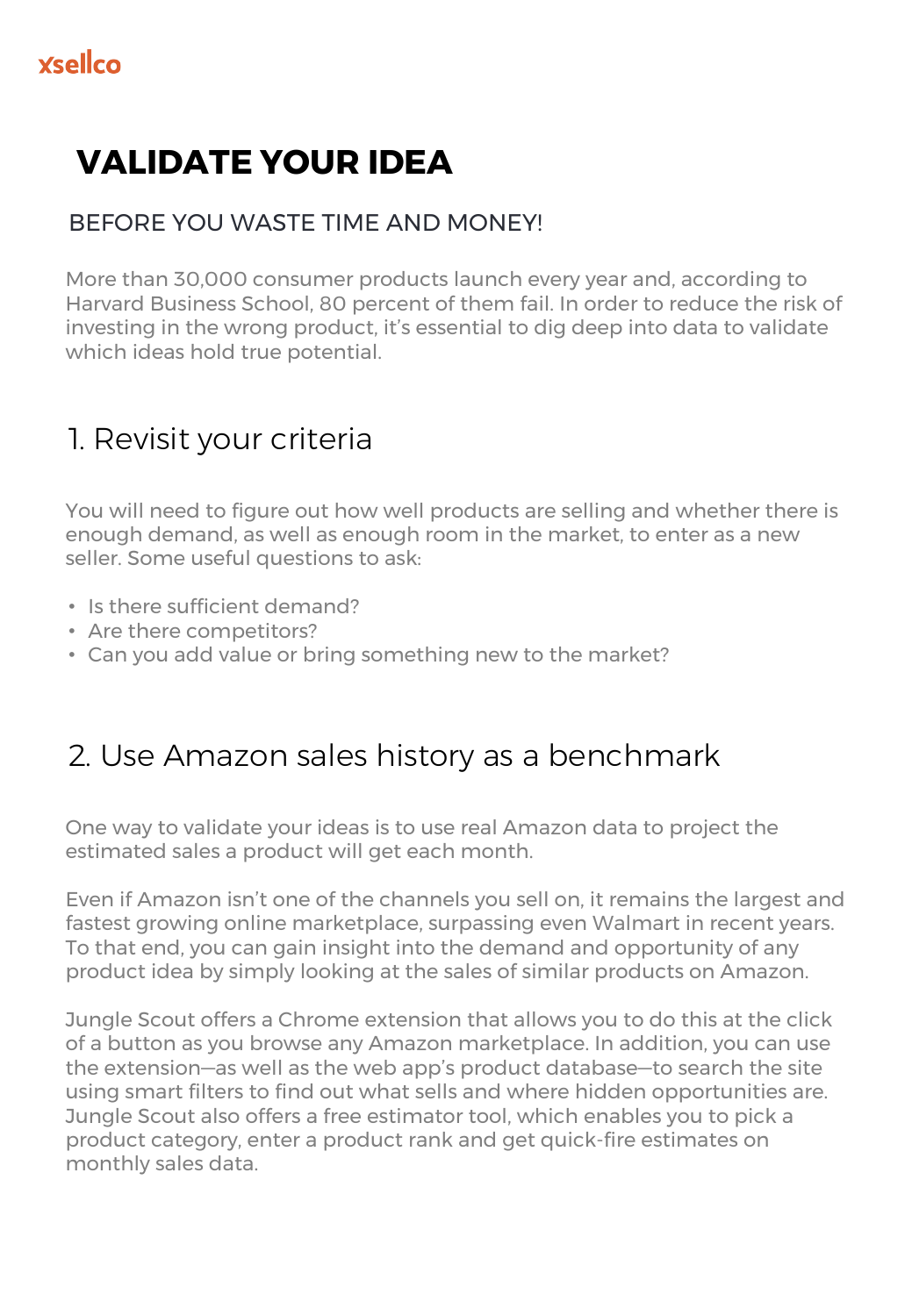### **How do you know if you have a good idea?**

It depends on your niche and the channels you intend to sell in. For instance, when Greg is picking a product to sell on Amazon, he likes to see top products shifting around 300 to 400 units per month per seller.

The reason: to estimate how many sales he can expect to get each month and how profitable the product will be.

### 3. Calculate your potential profit margin

Even if your product idea has ticked all the boxes so far, you still need to know how profitable it's going to be. Here are some points to consider:

- How much can you expect to pay for the product?
- If sourcing abroad, what will you need to pay to import your inventory?
- How much will the product cost to ship to customers?
- Are there any other costs involved?
- **•** If using a service like Amazon FBA, what will the fees be?
- If running your own warehouse operation, what are your running costs, and how does this break down to your product?

You need to have some ballpark estimates in terms of your overall expenses and projected revenue. All things considered, how much profit margin does this leave you? And does that profit margin leave you with enough room to pay for any extras, such as paid advertising?

### 4. Check out the competition

While narrowing down your product ideas to the ones you want to introduce to your business, it's important to properly evaluate your competitors: who they are, what they offer and how you compare will be critical to the success of your next venture.

A Google search is a no-brainer. This will also allow you to see what e-commerce channels are ranking well for similar products in the top results, which in turn will help you decide on the best launch strategies if you decide to move forward with that product.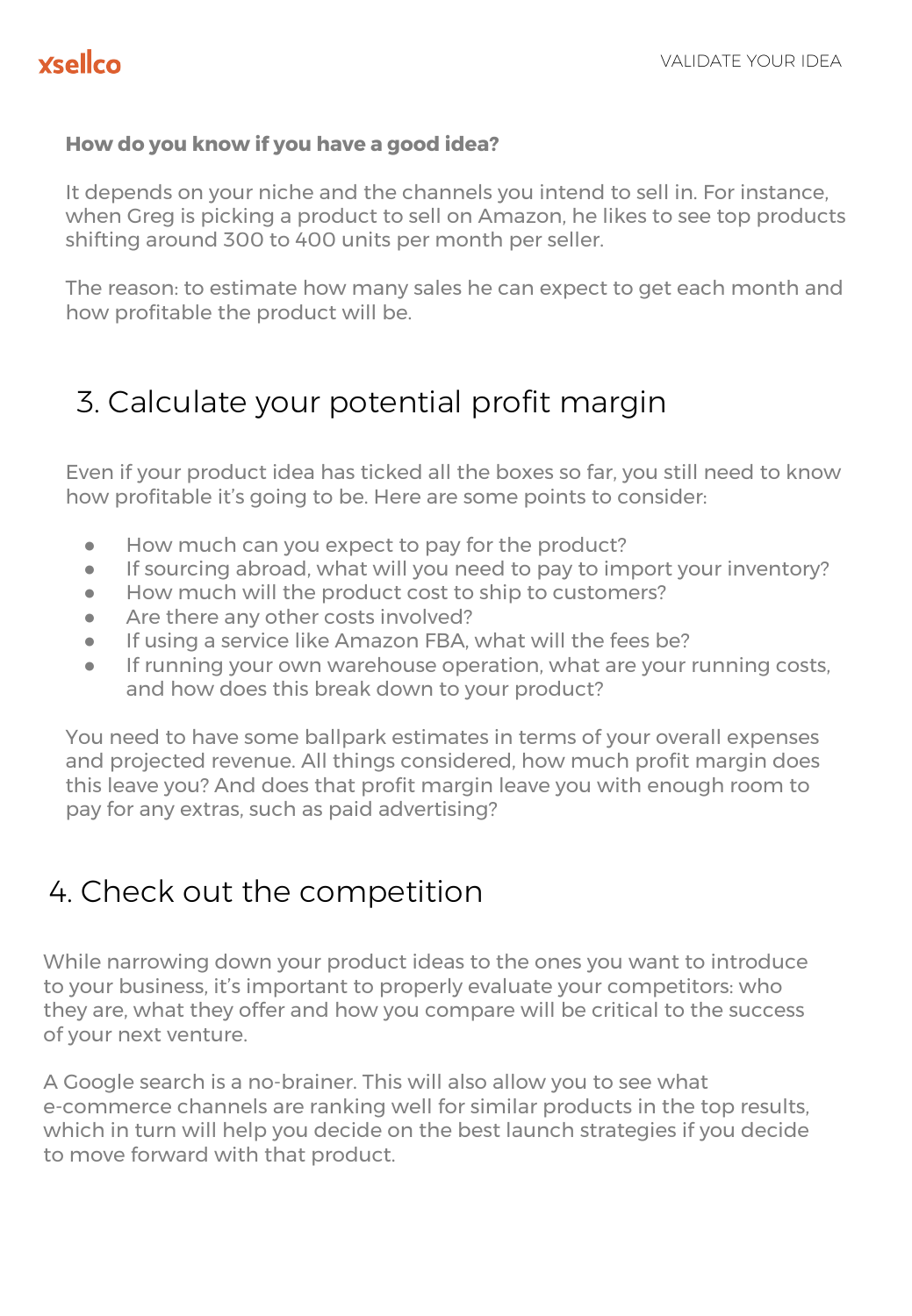Beyond Google, there are several paid tools that could be useful to add to your marketing toolkit. Ahrefs, an organic search traffic and backlink analysis tool, features a keyword explorer that allows you to see which websites rank best for keywords related to your product, which countries they are popular in and more.

eBay's DataLabs is another good tool to check out. See what's trending in real time in the US, UK, Germany and Australia, as well as popular keywords, best sellers and the value of items bought and sold in specific categories in the last 30, 60 and 90 days

### **PRO TIP**

"I am a firm believer that if you spend a good 40-plus hours on product research, you will be off to a great start. The early investment will reap many benefits and set you up to sell products in a multichannel e-commerce world."

GREG MERCER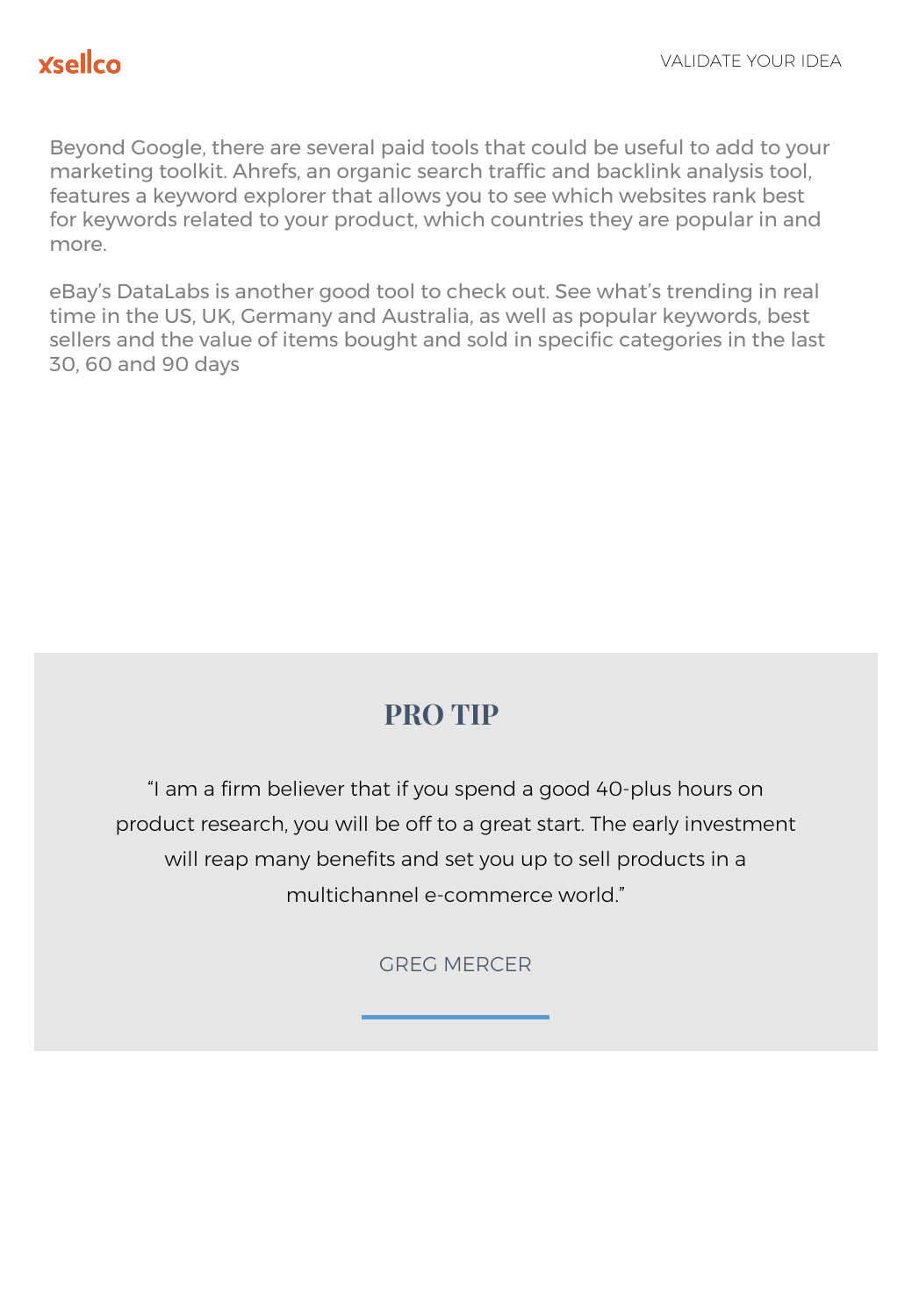### **HOW TO FIND SUPPLIERS**

# " You need to find someone that you trust, that you like and that is willing to be a strong partner for the long term. "

That's not advice pulled from an agony aunt column—it's a quote from sourcing expert Gary Huang of 80/20 Sourcing during one of Jungle Scout's recent "Million Dollar Case Study" webinars, when he likened finding a supplier to finding a spouse. And it's especially true for multichannel sellers.

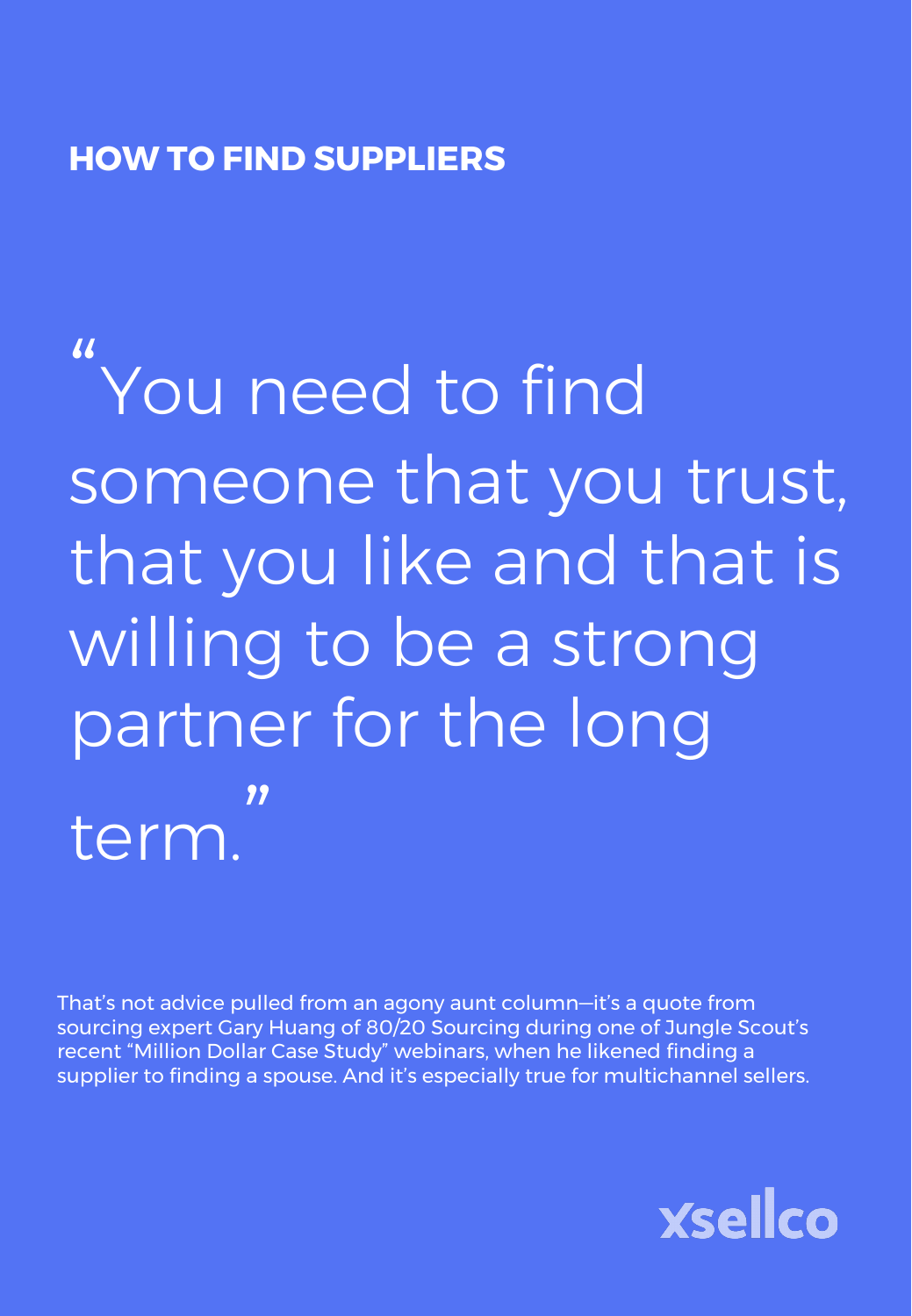# **HOW TO FIND SUPPLIERS**

## 1. Alibaba

Besides Amazon, Chinese e-commerce giant Alibaba is an obvious place to search—particularly if you are getting your products manufactured in China.

Head to Alibaba.com, enter a top keyword for the product you wish to source, select "Suppliers" from the drop-down menu and hit "Search." You'll most likely be presented with thousands of results but you can narrow it down to only show suppliers from countries you are interested in sourcing from.

See one that tickles your fancy? Click through to its company profile tab and you can see when it was established, the markets it currently sells in and any certifications it's received. It's also important to check out how many related products the supplier makes so you can dig into its specialities and see whether it's a good fit for you.

Once you find suppliers that show some potential, you can use the "Favorites" feature within Alibaba to create a list of them for later.

## 2. Global Sources

Another good website for sourcing suppliers in China is Global Sources. It's similar to Alibaba in terms of navigation but claims to be more reliable when it comes to verifying exporters. It offers credit-check and supplier-capability-assessment services that provide information such as company status, production capabilities and product quality.

Global Sources also has China Sourcing Reports—in-depth studies focused on specific sourcing industries—which include qualified suppliers, verified contact details, top-selling products and pricing.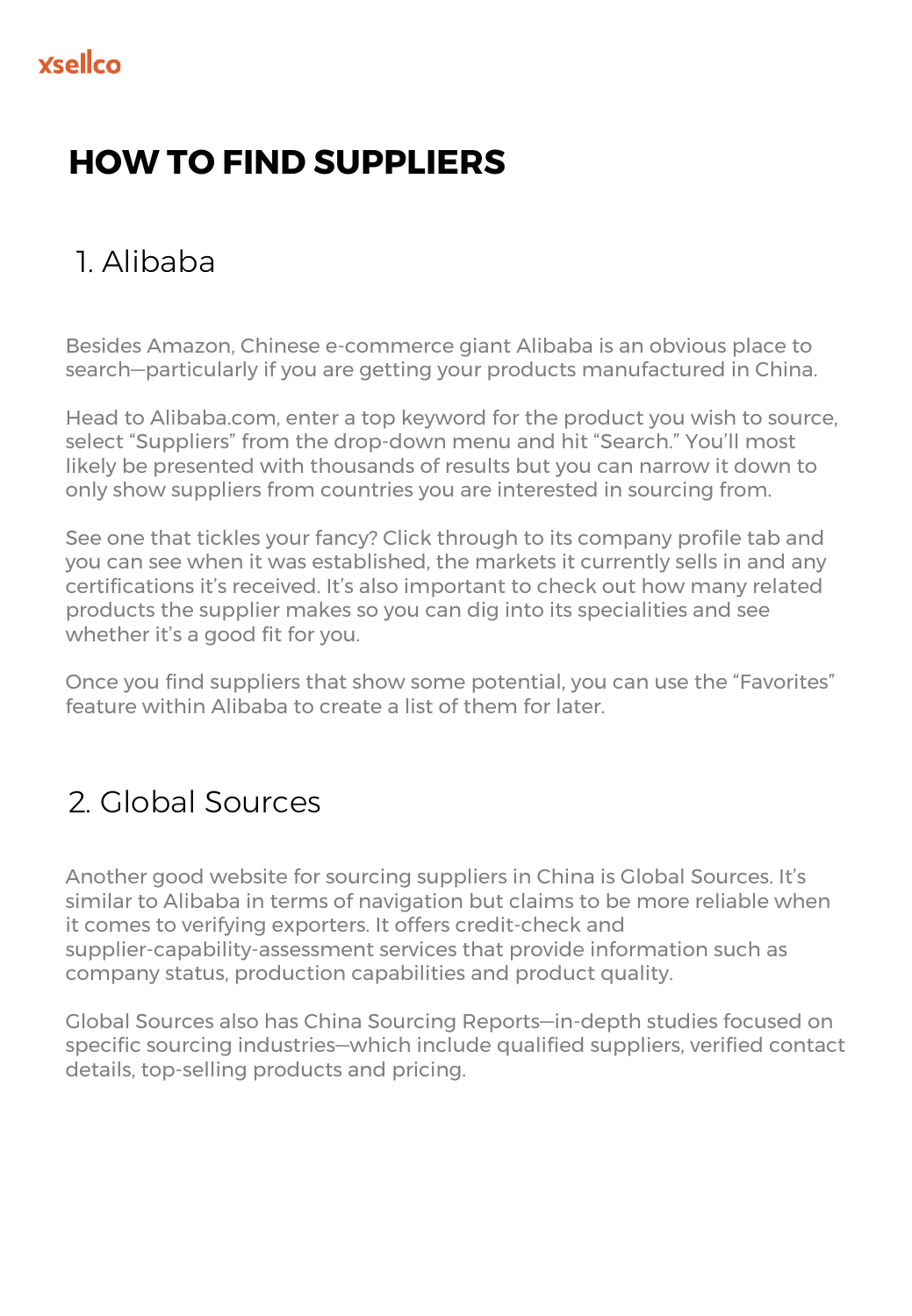## 3. Supplier outreach

Building a list of suppliers is one thing—speaking to them is a whole other ballgame. If you are using Alibaba, its internal messaging system is pretty intuitive. Otherwise, you can email suppliers directly.

Here's a real-life example of an email template that Greg used for baby hooded towels for a Million Dollar Case Study:

### *Hi there,*

*My name is Greg from Jungle Creations. We are looking to purchase baby hooded towels for the US market. See attached photos. Our primary sales channels will be online. We estimate up to 20,000 to 30,000 pcs annual purchase volume after a trial order of 500 sets and samples evaluation.*

*Specifications:*

- *● Size 34in x 34in (92cm x 92cm)*
- *● Hood should have "ears"*
- *● Material: 100% Bamboo, organic preferred*
- *● Quality: high thread count and very soft*
- *● No loose threads*
- *● Color: white, no dyes*

*Do you manufacture these types of bamboo baby towels with hood? If so, please provide the following:*

*1) Photo, Specifications and EXW Quotation*

*2) Are you a manufacturer or trading company?*

*3) What is your lead time for samples and trial order?*

*4) Can we add our logo to this item? If so, where?*

*5) What is the sample cost with shipping by express to USA?*

*Appreciate your reply. Thank you.*

*Greg Mercer*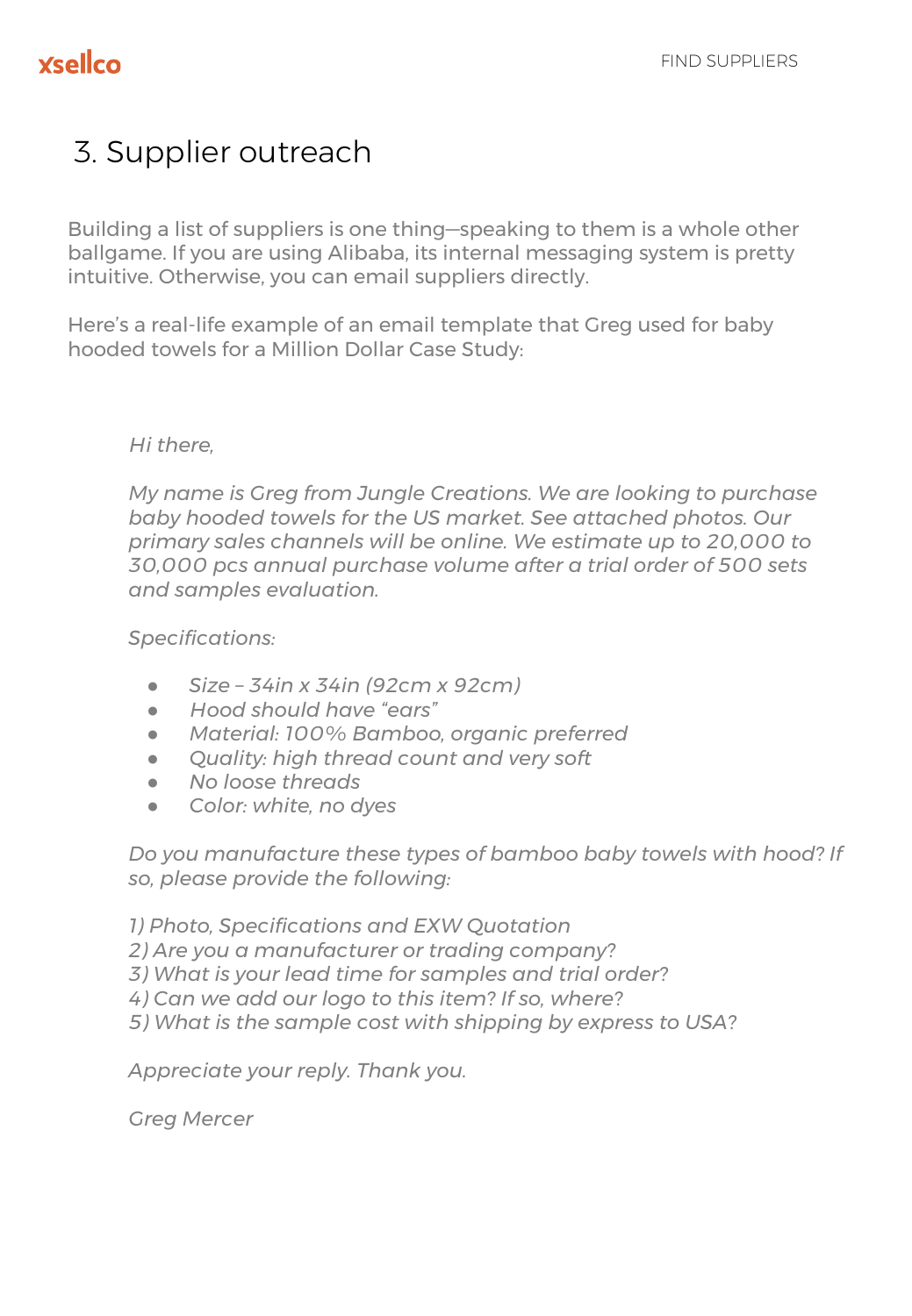### **xsellco**

Here are some top tips to take away when creating your supplier outreach:

- Keep it as concise and simple as possible.
- Ask all the questions you know you need the answers to.
- Ensure to get some rough indicators on production times and costs.
- Be friendly, but professional.
- If you are a new business, don't disclose that information—make sure the supplier knows that your product is going to be a best-seller.
- Include email attachments to help illustrate your request.

### 4. Trade shows

To find trade shows relevant to your product idea, check out 10times.org, fita.org or expodatabase.com. Attending a show will help you get a feel for availability and market trends—and it's also an opportunity to scope out the competition.

Interested in meeting Chinese suppliers? Greg suggests The Canton Fair (also known as China Import and Export Fair), which takes place twice a year in Guangzhou and is the country's biggest trade fair. If you can't make it to China, find a big show closer to home that the large Chinese manufacturers attend.

Working in fashion and want to source from European suppliers? Or maybe you're an American business looking to instill quality by manufacturing in the US? The internet is a veritable treasure trove to find suitable suppliers to reach out to. Maker's Row, for example, is a great place to find American-made products.

A good supplier will have all the following qualities:

- Good communication and language skills.
- Experience in your niche and the capabilities to produce your product.
- Willing to go the extra mile to manufacture the exact spec you want.
- **•** Comfortably within your price range.
- Cooperative and eager to start a partnership.

Meanwhile, the following signs are red flags:

- Hasn't been in business for very long.
- No experience with your product type.
- Pricing that is far too high or too low.
- Not very responsive or cooperative.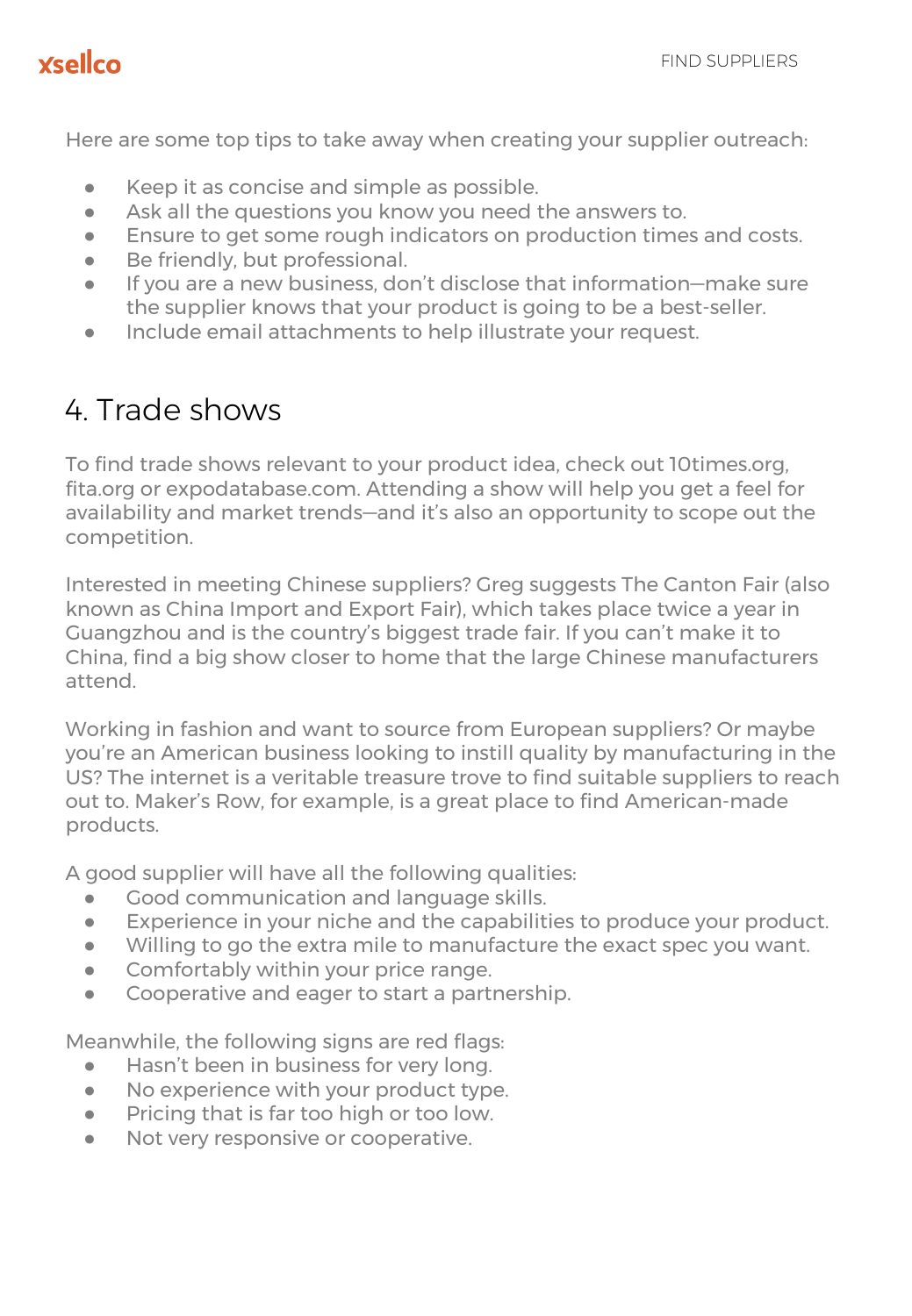### **xsellco**

# **KEY TAKEAWAYS**

### **Always do your research**

This will ensure you start strong with a profitable product and minimize the risk involved with investing in physical products.

#### **Rely on tried-and-tested criteria and solid data to validate**   $(\rangle)$ **your research**

It's important to double-check your assumptions. Back up your research with real sales data and competitor research as thoroughly as possible using the tools provided.

### $\circledcirc$  Seek to build strong and lasting relationships with **experienced sellers**

This will set you up for long-term success.